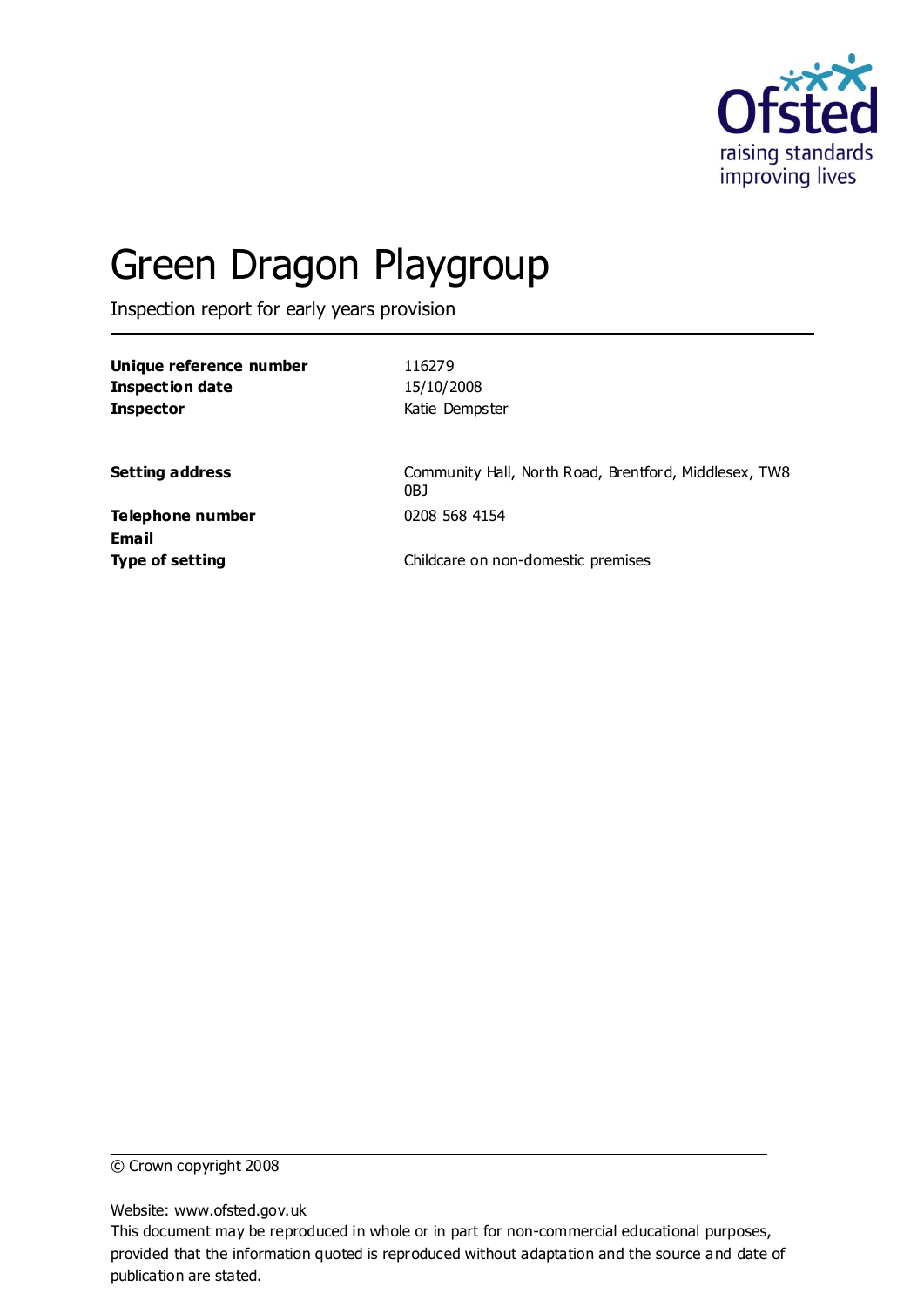### **Introduction**

This inspection was carried out by Ofsted under Sections 49 and 50 of the Childcare Act 2006 on the quality and standards of the registered early years provision. 'Early years provision' refers to provision regulated by Ofsted for children from birth to 31 August following their fifth birthday (the early years age group). The registered person must ensure that this provision complies with the statutory framework for children's learning, development and welfare, known as the *Early* Years Foundation Stage.

The report includes information on any complaints about the childcare provision which Ofsted has received since the last inspection or registration whichever is the later, which require Ofsted or the provider to take action in Annex C.

The provider must provide a copy of this report to all parents with children at the setting where reasonably practicable. The provider must provide a copy of the report to any other person who asks for one, but may charge a fee for this service (The Childcare (Inspection) Regulations 2008 regulations 9 and 10).

The setting also makes provision for children older than the early years age group which is registered on the voluntary and/or compulsory part(s) of the Childcare Register. This report does not include an evaluation of that provision, but a comment about compliance with the requirements of the Childcare Register is included in Annex B.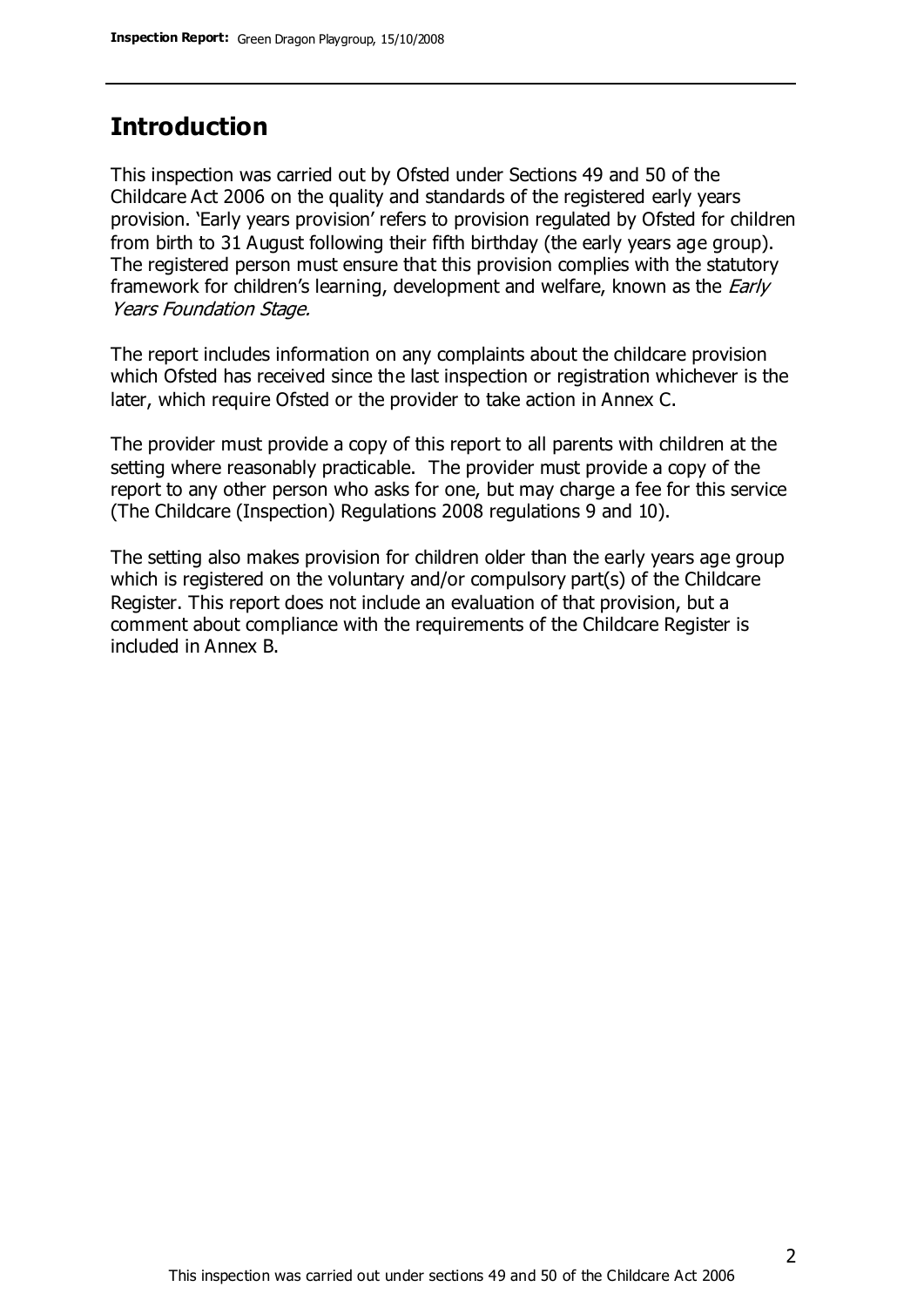# **Description of the setting**

Green Dragon Playgroup is managed by a voluntary management committee, made up of parents of children at the playgroup. It opened in 1993 and operates from the grounds of Green Dragon Primary School in Brentford in the London borough of Hounslow.

A maximum of 26 children may attend the playgroup at any one time. The playgroup is open each weekday from 09:30 to 12:00 and two afternoons from 12:30 to 15:00, term time only. The playgroup operates from a large hall with free flow access to a secure, enclosed outdoor play area. The premises are accessible to all.

There are currently 26 children on roll, all of whom are on the Early Years Register. The setting is also registered to provide care on the compulsory and voluntary parts of the Childcare Register. Children come from the local and wider community. The playgroup currently supports a number of children with learning difficulties and/or disabilities, and also supports a number of children who speak English as an additional language.

The playgroup employs eight staff, of these, six including the manager hold appropriate early years qualifications.

### **Overall effectiveness of the early years provision**

Children are happy, behave well and are making good progress as staff provide an interesting and varied learning and development programme. The premises are secure and safeguarding and welfare requirements are in place. The manager demonstrates a clear understanding of the setting's strengths and weaknesses and has a vision for future development. The setting promotes inclusive practice as they recognise the uniqueness of each child and value diversity. The links formed with parents, carers and outside agencies also contribute to supporting children's welfare, learning and development.

### **What steps need to be taken to improve provision further?**

To further improve the early years provision the registered person should:

- extend opportunities for children to develop their independence at snack times
- organise outdoor clothing storage to ensure it is accessible to children.

## **The leadership and management of the early years provision**

There are good systems in place to ensure the setting runs smoothly, these include suitable policies and procedures which work well in practice. All the required legal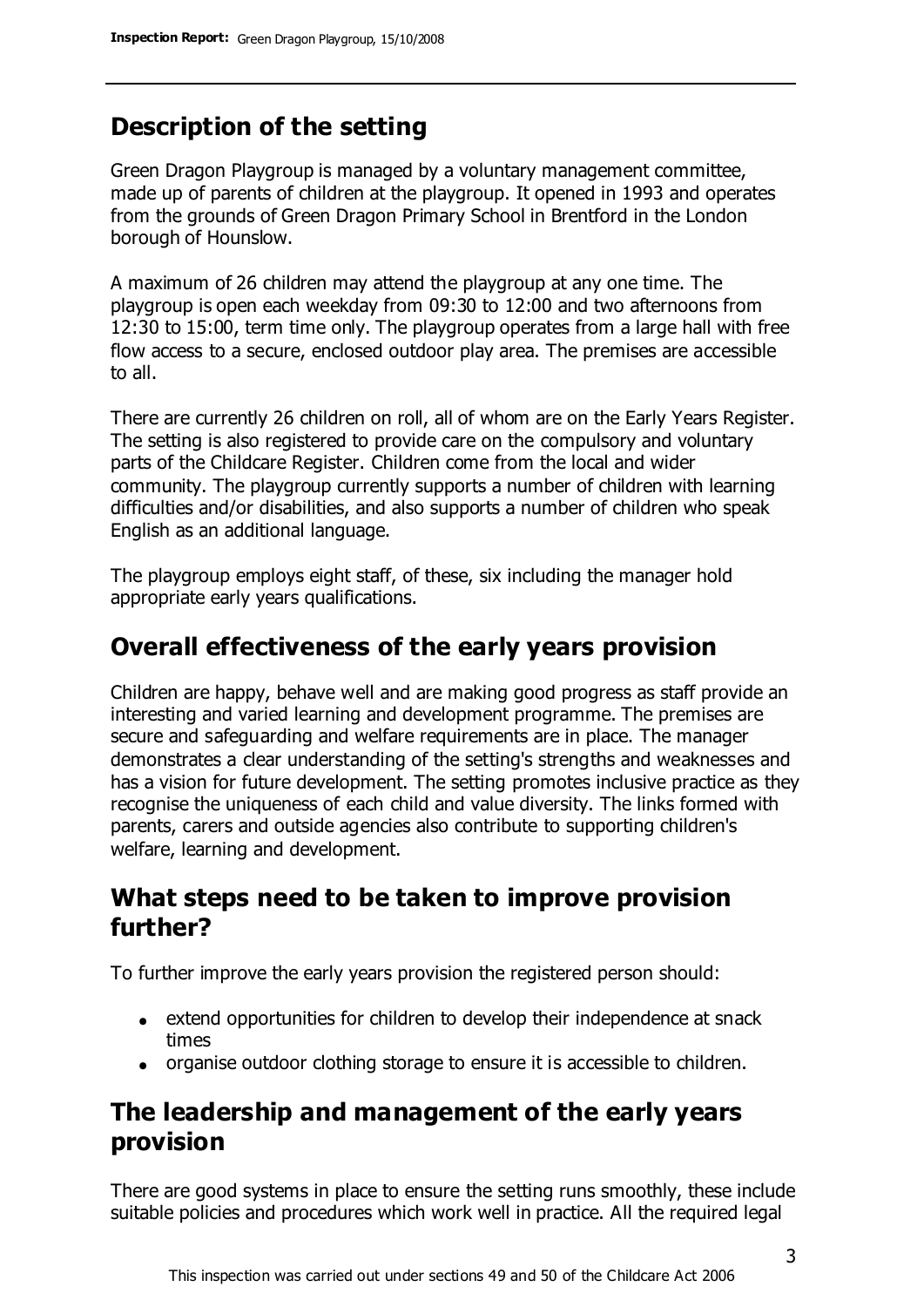documentation is in place. Suitably qualified and vetted staff are deployed effectively to support children's needs. For example, children are closely supervised as they enjoy the benefits of the free flow environment between the well resourced and accessible indoor and outdoor environment. In addition, staff carry out daily safety checks and undertake regular risk assessments to ensure children remain safe within the setting.

The manager works alongside staff in supportive manner. She uses a range of effective systems to monitor staff's quality of teaching. For example, dedicated 'talk time' sessions are used to observe staff using open ended questioning, theme enforcement, visual aids and voice control as they interact with children. This is reflected in the positive interaction staff have with the children in their care. The setting demonstrates the capacity to make necessary improvements as recommendations and actions raised at the last inspection have been addressed. For example, a focus on group time activities has been successful in ensuring children receive more individual attention.

Staff ensure all children are valued within the setting and work together to create an inclusive environment. They ensure children can make choices from a range of suitable resources and activities. However, children are not fully able to develop their self help skills as their outdoor clothing is stored at an inaccessible level.

Parents speak positively about the setting and comment their children are happy, secure and making good progress. The setting communicates with parents in various ways, including newsletters, information boards and committee involvement. Clear and easy to follow information regarding the service and education programme is readily available. The setting works closely with outside agencies to ensure the individual needs of children are met.

### **The quality and standards of the early years provision**

Staff work well as a team ensuring children are well cared for in a vibrant and friendly environment. Children are being well supported by warm, caring adults who communicate effectively with them. The key worker system ensures children's individual achievements and next steps in their learning are identified. Regular observations are recorded and used to inform planning. Children's individual profiles are attractively presented and easily understood. These are used to identify targets and shared with parents to demonstrate how their children are progressing.

The team ensure child-led activities are being promoted which results in children being independent and active in their own learning. All staff have a sound knowledge of the Early Years Foundation Stage and implement this well within the setting. Children have fun as they explore the safe and secure outside play area. They are able to negotiate space as they wheel buggies around cones and hoops. The road safety signs support children in learning how to stay safe. They recognise road safety as they stop on their bikes to allow other children to walk on the pretend zebra crossing. Children are able to recognise number and sequence as they sort and count the sea creatures and participate in other counting games. During focussed activities with staff, children make their own story books. They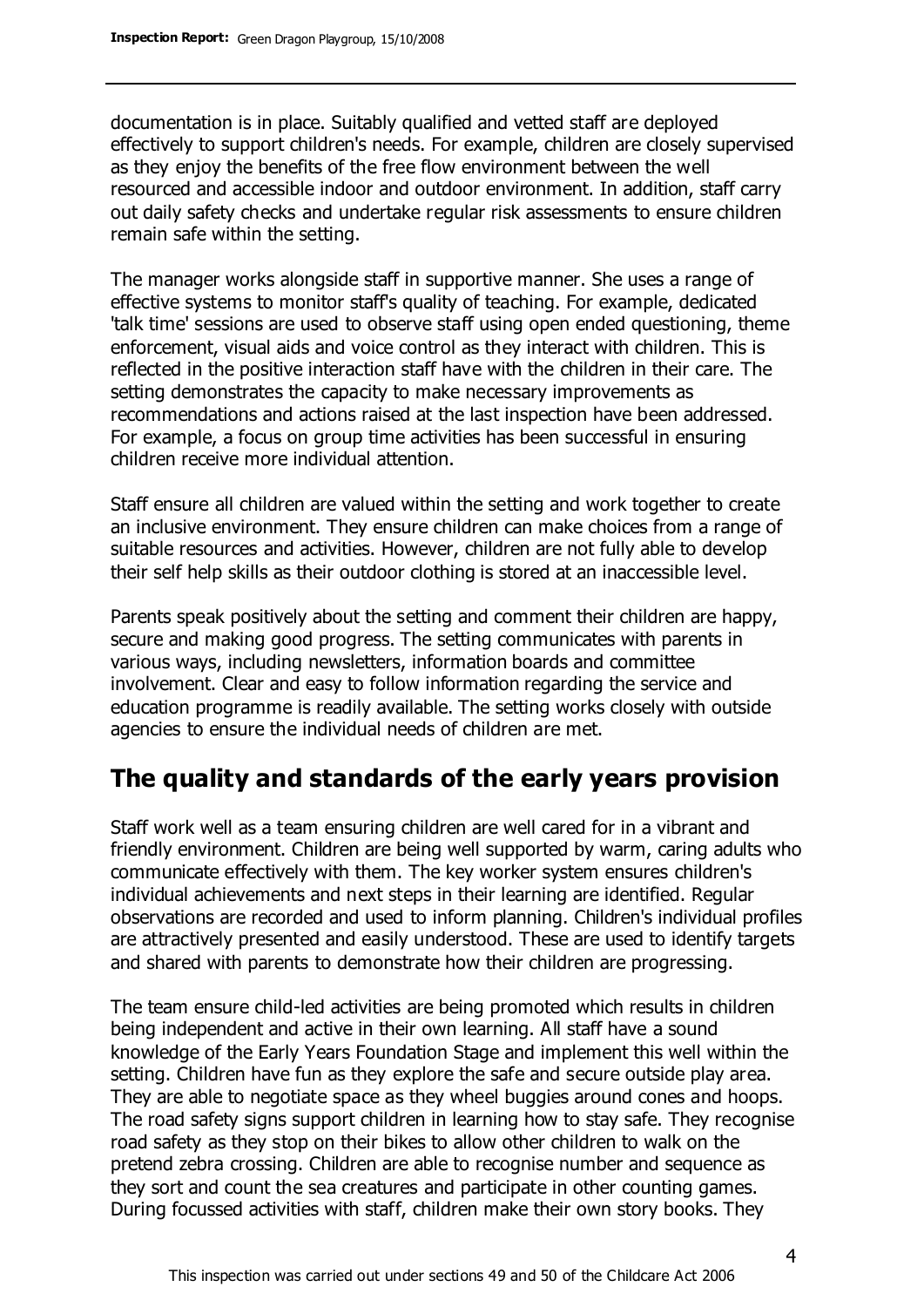discuss the different components which make a book and have regular opportunities to mark make. This helps children make good progress in their communication, language and literacy skills.

Children can access drinking water throughout the session and receive healthy snacks. However, food is pre-prepared by staff which reduces opportunities for children to develop their independence. Children display positive behaviour, playing well together. They share and take turns in the home corner as they negotiate roles as builders and waiters. Children respond quickly to the bell which signals it is time to tidy up, this helps children learn how to take responsibility. Children show respect for one another as they listen to each other's stories from home. They have access to a range of resources which positively reflect diversity in the community.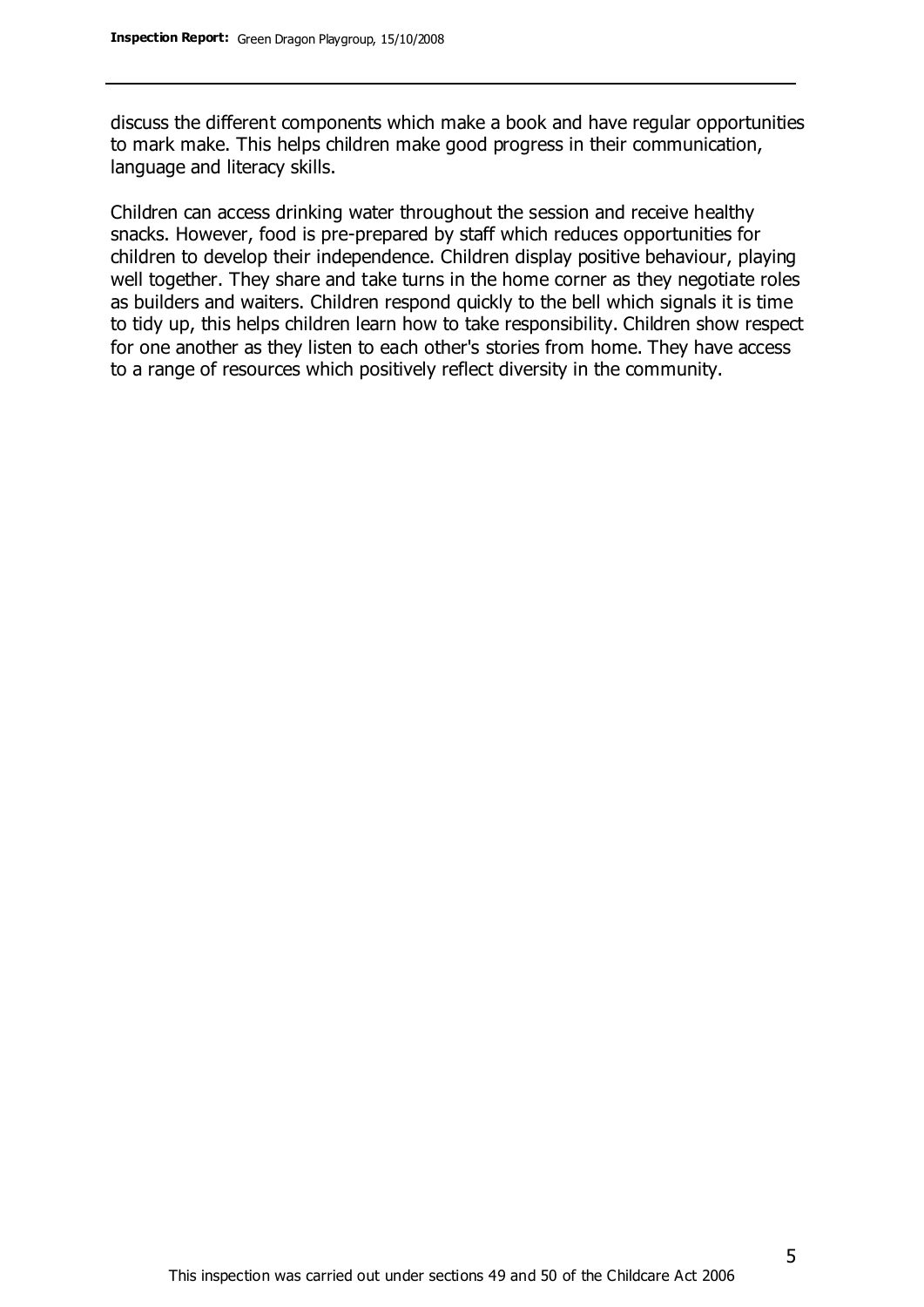### **Annex A: record of inspection judgements**

#### **The key inspection judgements and what they mean**

Outstanding: this aspect of the provision is of exceptionally high quality Good: this aspect of the provision is strong Satisfactory: this aspect of the provision is sound Inadequate: this aspect of the provision is not good enough

### **Overall effectiveness**

| How effective is the provision in meeting the needs<br>of children in the Early Years Foundation Stage? | Good |
|---------------------------------------------------------------------------------------------------------|------|
| How well does the provision promote inclusive practice?                                                 | Good |
| The capacity of the provision to maintain continuous                                                    | Good |
| improvement.                                                                                            |      |

### **Leadership and management**

| How effectively is provision in the Early Years<br><b>Foundation Stage led and managed?</b>          | Good |
|------------------------------------------------------------------------------------------------------|------|
| How effective is the setting's self-evaluation, including the<br>steps taken to promote improvement? | Good |
| How well does the setting work in partnership with parents<br>and others?                            | Good |
| How well are children safeguarded?                                                                   | Good |

### **Quality and standards**

| How effectively are children in the Early Years         | Good |
|---------------------------------------------------------|------|
| <b>Foundation Stage helped to learn and develop?</b>    |      |
| How effectively is the welfare of children in the Early | Good |
| <b>Years Foundation Stage promoted?</b>                 |      |
| How well are children helped to stay safe?              | Good |
| How well are children helped to be healthy?             | Good |
| How well are children helped to enjoy and achieve?      | Good |
| How well are children helped to make a positive         | Good |
| contribution?                                           |      |
| How well are children helped develop skills that will   | Good |
| contribute to their future economic well-being?         |      |

Any complaints about the inspection or report should be made following the procedures set out in the guidance available from Ofsted's website: www.ofsted.gov.uk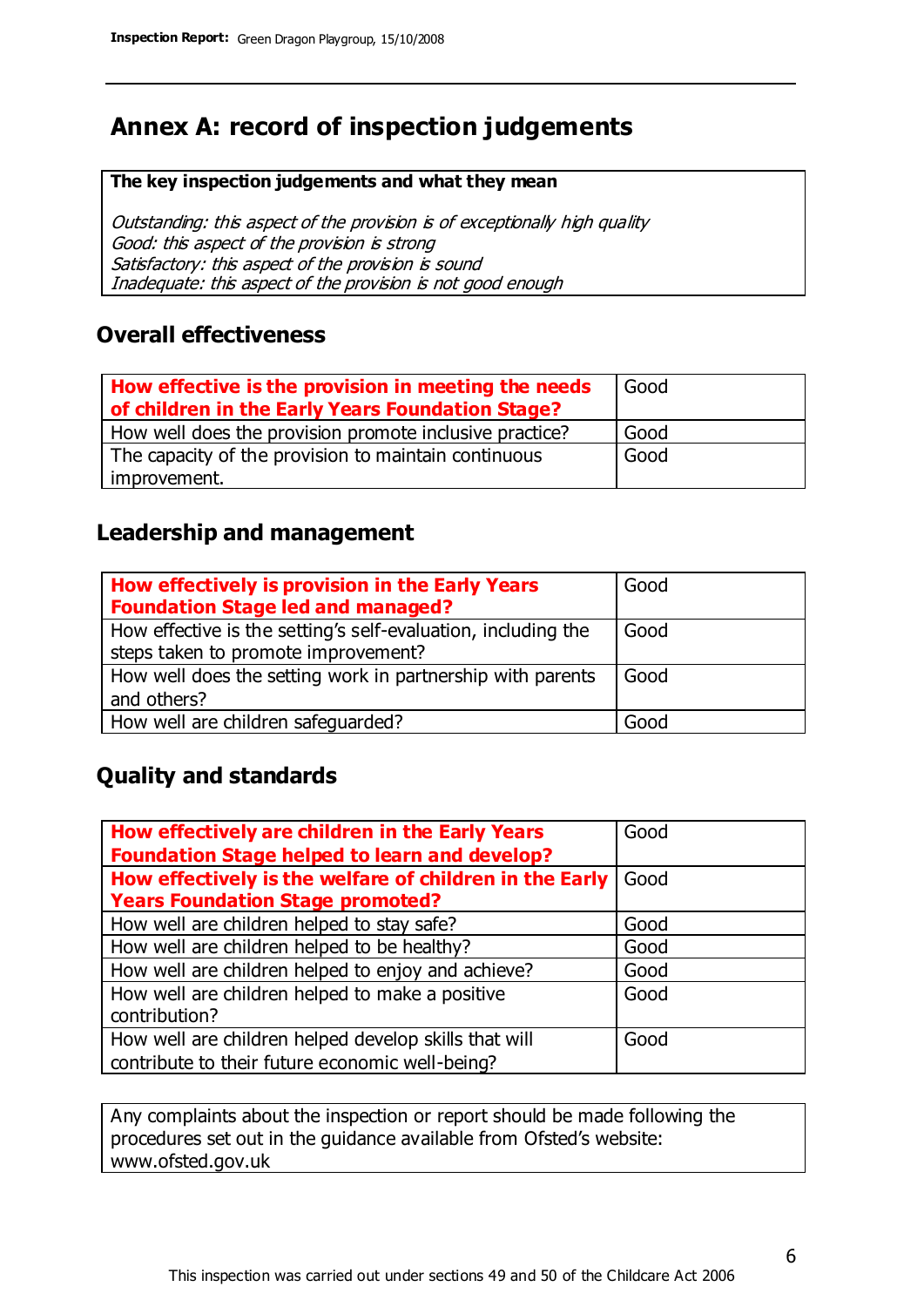# **Annex B: the Childcare Register**

| The provider confirms that the requirements of the<br>compulsory part of the Childcare Register are: | Met |
|------------------------------------------------------------------------------------------------------|-----|
| The provider confirms that the requirements of the<br>voluntary part of the Childcare Register are:  | Met |